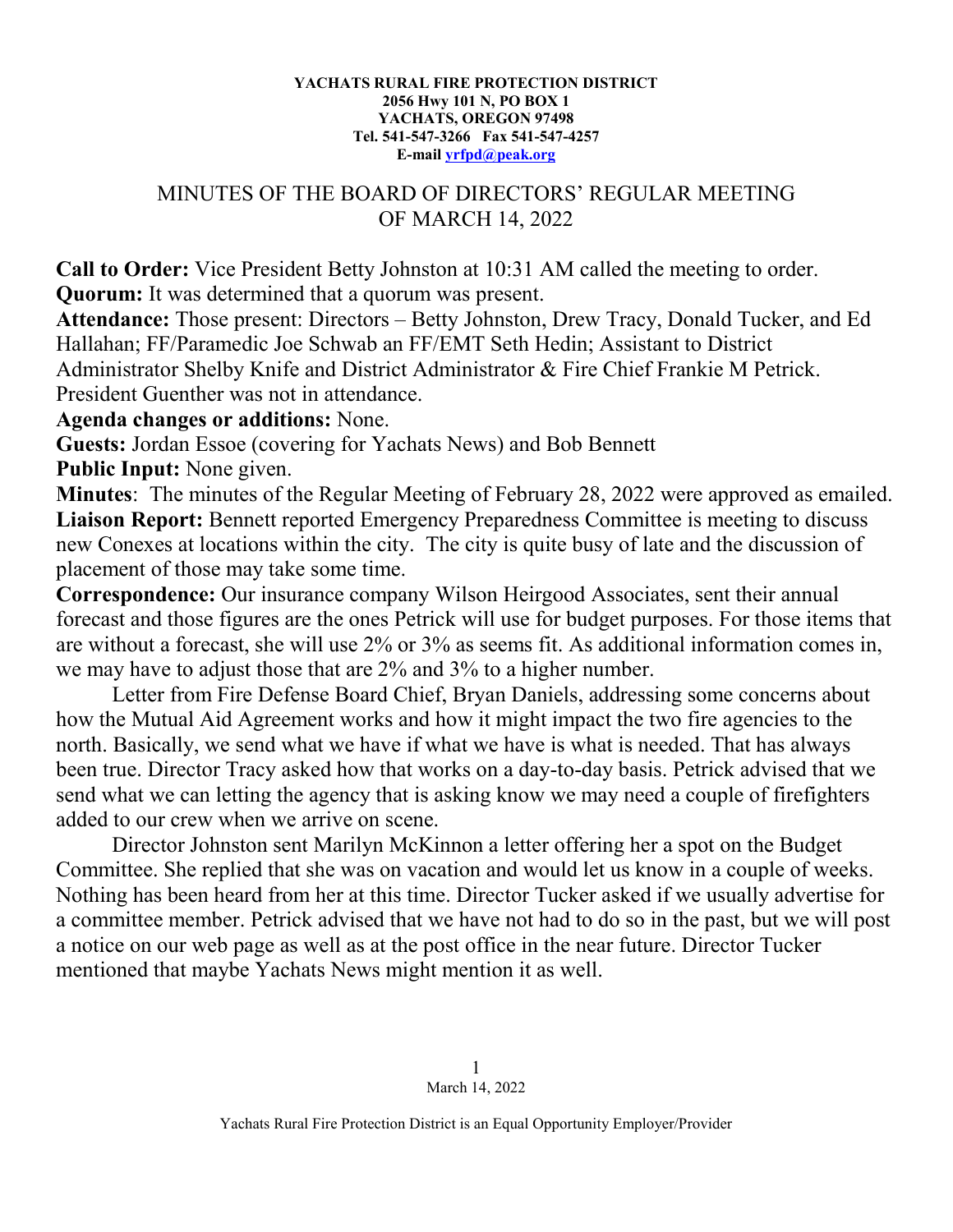**Equipment Maintenance:** The crew continues to work on the 1994 Spartan. She should be ready to go as soon as the ordered equipment arrives.

**Training Team Report:** The crew has been working on knots and how to anchor rope systems. There is also an upcoming burn-to-learn in Amity that some of our crew will be attending. It is hard to get an opportunity to do live fire training and Amity Fire has offered for us to attend. We appreciate that. Thank you, FF/Paramedic Larmi!

**Activity Report:** Report is attached to these minutes.

**Old Business:** None presented.

**District Administrator/Fire Chief Report:** Discussion about the information received from SDAO. Petrick has found that the information we receive from them has been accurate in the past but we will follow up as needed to complete our budget.

Employee wages were discussed. Petrick is concerned about losing folks to higher paying jobs and/or having folks look closer to where they live due to the raising gas prices. Some discussion but no answer to the problem was put forth.

Our ambulance bid was submitted to Lincoln County Emergency Services on February  $28<sup>th</sup>$  and we received confirmation from Lincoln County Legal that they received it from Emergency Services.

We also submitted our grant application for Preparedness as we have in the past. A copy of that request is in the Board packet for information.

Director Tracy had asked if SDAO would do an assessment of South Lincoln Ambulance similar to the one done by SDAO for YRFPD. Shelby contacted SDAO and the answer is SDAO only does assessments for their members. Much discussion held about how SLA interfaces with YRFPD and why the two entities are not one. Further discussion will be held after the budget is completed.

Petrick has talked to USFS about the trail and at this time is waiting for a draft of whatever they need to prepare for us to look at. When we receive that Petrick will confer with legal before we go any further. The plan for the trail is a good idea and should be minimal maintence after the trail is cleared this year.

**New Business:** Each year SDAO sends out a "Best Practices" form for us to fill out to maintain our "rate lock". This year the focus is for Board Member training. The training is on line and is included in you packet. Completing the "Best Practices" allows us a discount on our insurance package.

## **ONGOING BUSINESS:**

Petrick asked for a discussion about the placement of a Conex on YRFPD property by the city. Petrick believes that one could be placed by the city and still have room for one for YRFPD if one might be needed in the future. Petrick would like to have it on record that the Board agrees. Director Hallahan moved to approve the concept of a conex placed by the city on